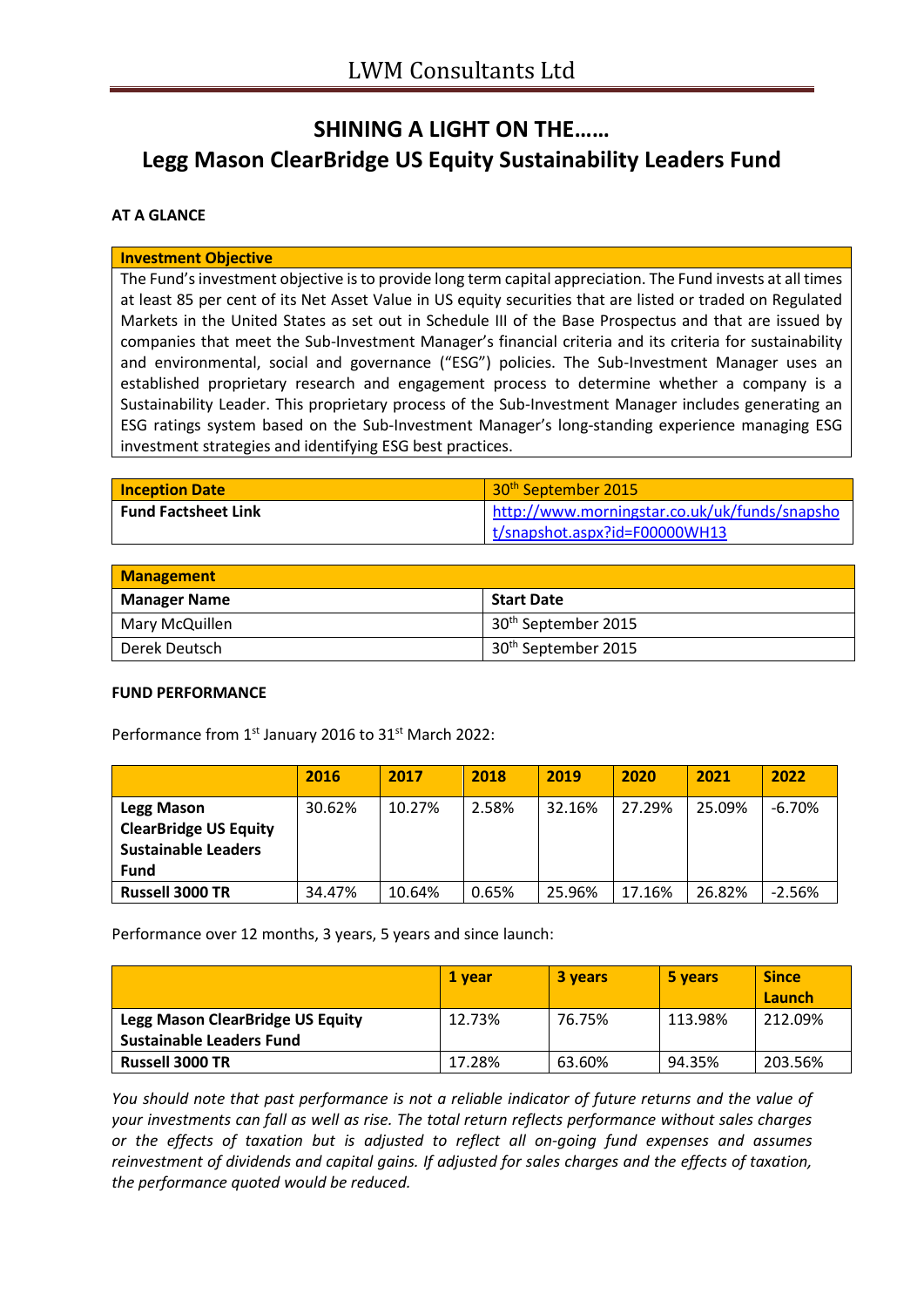| <b>Tracking</b><br><b>Error</b> | Information   Active<br><b>Ratio</b> | <b>Share</b> | <b>Upside</b><br><b>Capture</b><br><b>Ratio</b> | Downside   Batting<br>  Capture<br><b>Ratio</b> | <b>Average</b> | <b>Beta</b> |      | Alpha Equity Style |
|---------------------------------|--------------------------------------|--------------|-------------------------------------------------|-------------------------------------------------|----------------|-------------|------|--------------------|
| 7.05                            | 0.44                                 | 76.57        | 79.62                                           | 64.88                                           | 52.78          | 0.81        | 1.89 | Growth/Large       |

| <b>Volatility Measurements</b> |        |  |
|--------------------------------|--------|--|
| 3-Yr Std Dev (volatility)      | 13.93% |  |
| 3-Yr Mean Return (average)     | 20.91% |  |

| <b>Investment Style Details</b> |        |
|---------------------------------|--------|
| Giant                           | 39.47% |
| Large                           | 30.95% |
| Medium                          | 24.34% |
| Small                           | 5.63%  |
| Micro                           | 0.00%  |

| Top 5 Holdings - 71 Equity Holdings |                           |       |
|-------------------------------------|---------------------------|-------|
| Microsoft Corp                      | Technology                | 6.92% |
| Apple Inc                           | Technology                | 5.47% |
| UnitedHealth Group Inc              | Healthcare                | 2.93% |
| <b>Bank of America Corp</b>         | <b>Financial Services</b> | 2.88% |
| <b>CVS Health Corp</b>              | Healthcare                | 2.62% |

| <b>Top 5 Sectors</b>      |        |  |
|---------------------------|--------|--|
| Technology                | 28.52% |  |
| <b>Consumer Cyclical</b>  | 17.06% |  |
| <b>Financial Services</b> | 15.75% |  |
| Healthcare                | 15.30% |  |
| Industrials               | 8.53%  |  |

## **UPDATE….**

This is an "all weather" fund aiming to outperform across all market conditions using an all-cap strategy, with a bias towards mid and large-cap stocks. They have a quality bias but valuation plays an important part in stock selection.

They have their own proprietary ESG screen and at least 50% of the fund will be invested in the highest AAA rated companies. Currently 61% is in AAA, 38% AA and there is one A rated company. ESG depends very much on the company so for social is more important in technology service companies, whereas environment and in particular energy, waste and wastewater management is more important in tech hardware.

We discussed Amazon which is a new addition to the strategy. They explained this has involved nearly four years of engagement before they have made the decision to invest. Amazon is in other strategies they manage and therefore they have been able to engage.

Amazon announced nearly six years ago that they would be building sustainability practices, but they were not ready to engage on this until about three years ago. They have seen improvements including workforce, packaging, and carbon neutral targets. Examples they talked about were the Universities